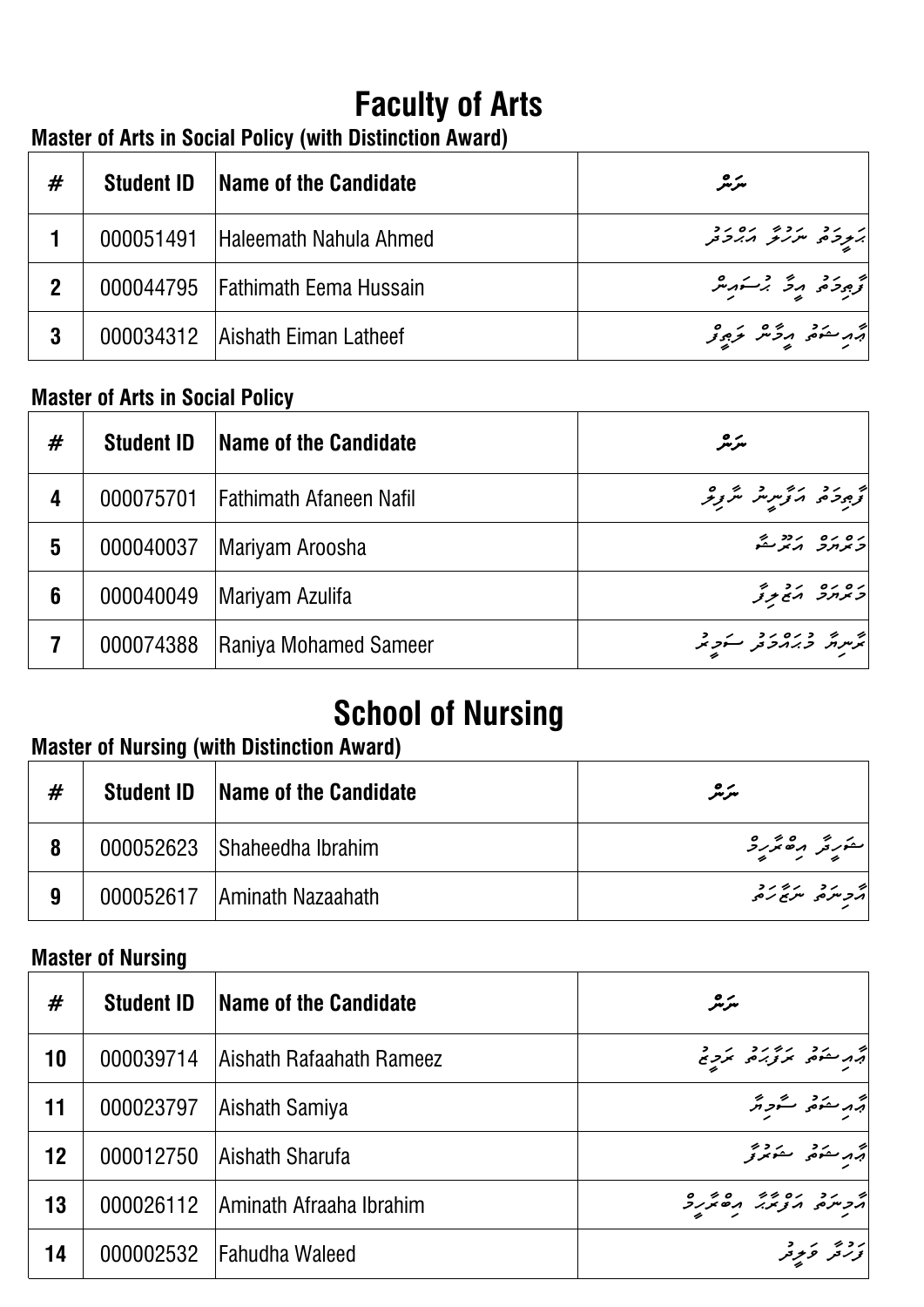| 15 | 000039637 | <b>Fathimath Nashaya</b> | أقرج وحركت متركبة                                                |
|----|-----------|--------------------------|------------------------------------------------------------------|
| 16 | 000002997 | <b>Fathimath Shihab</b>  | كوجود في مشوره                                                   |
| 17 | 000012645 | <b>Fathimath Shiuma</b>  | توجود كم معورة                                                   |
| 18 | 000043197 | Hawwa Sha-ath Shareef    | رەپ ئۇرۇ ئۇرۇ                                                    |
| 19 | 000006550 | Khadheeja Ibrahim Didi   | ر در ه در ه<br>زورخ می <i>در د</i> ور                            |
| 20 | 000030610 | Khadheeja Rasheedh       | تزویج ترجعوفر                                                    |
| 21 | 000036924 | Mariyam Faiha            | במחב צְהִי                                                       |
| 22 | 000024708 | Mariyam Falaaha          | ssi oioi<br>1, ni 1                                              |
| 23 | 000039885 | Mariyam Haulath Mohamed  | ים ים ינינ ניםינ<br>קי <i>צ</i> ו <i>נר ג</i> ו <i>בף כגוב</i> ת |
| 24 | 000070625 | Mariyam Masoodha Ali     | ים ים י סמי הת                                                   |
| 25 | 000003686 | Raheema Adam             | بر بر بر مرده<br>بربرگر مر <sub>ک</sub> رد                       |
| 26 | 000040104 | Rishana Naseer           | ىرىقىگر سرىبىر                                                   |
| 27 | 000045107 | Samiha Sameer            | شورتر سنوبر                                                      |
| 28 | 000044820 | Shahula Ibrahim          | منزلو مقتررة                                                     |
| 29 | 000003511 | Shaira Ibrahim           | منهریز برختررژ                                                   |
| 30 | 000025648 | Shariga Mohamed          | ر د ده د د د .<br>مگونرنگ از بر مرکز                             |
| 31 | 000037431 | <b>Shiuny Salih</b>      | سوړسر شور <sup>ه</sup>                                           |
| 32 | 000016774 | <b>Suhaa Saeed</b>       |                                                                  |
| 33 | 000026504 | Yamnatha Mohamed Didi    |                                                                  |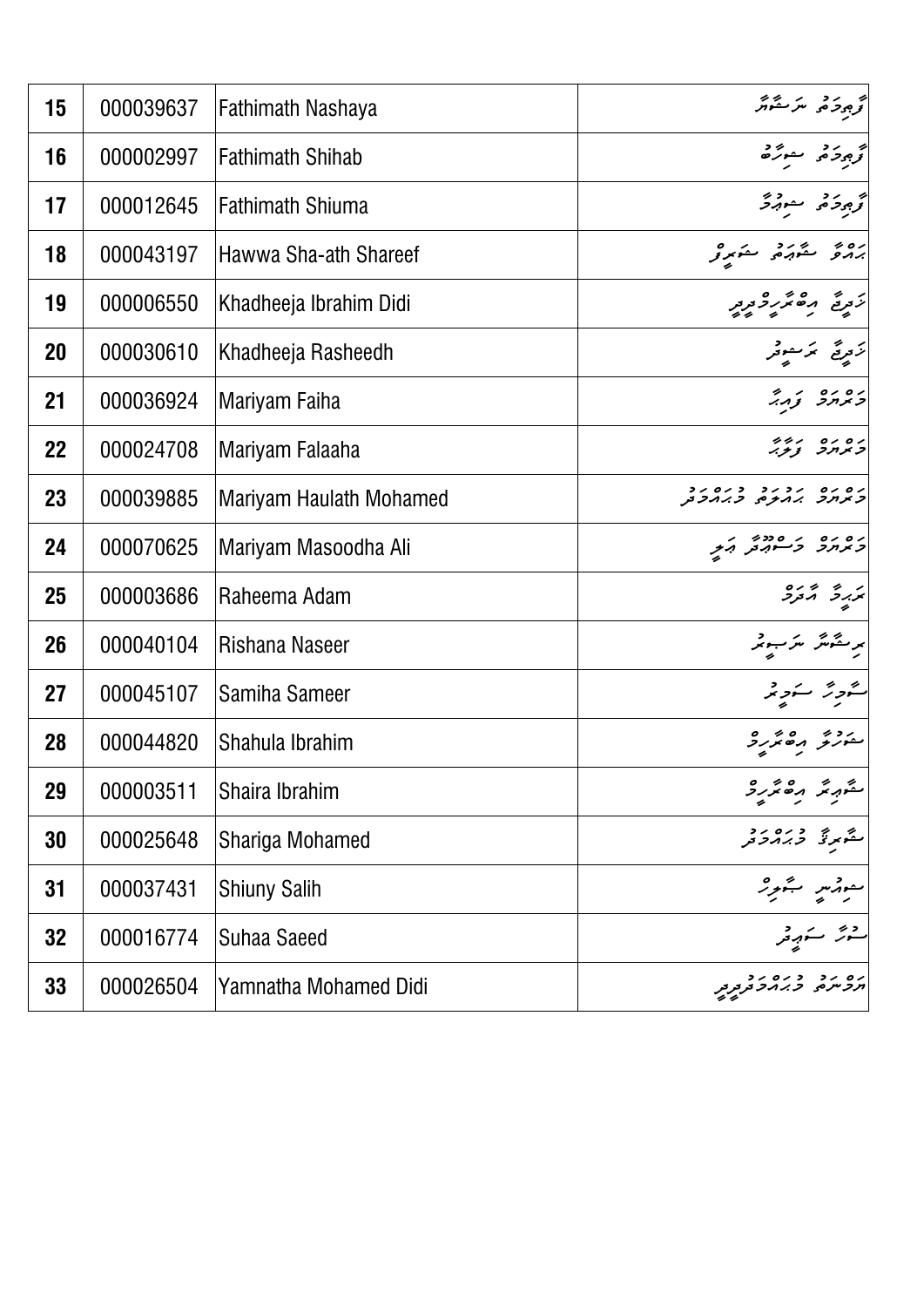# **Bachelor of Counselling (with Distinction Award)**

| #  | <b>Student ID</b> | <b>Name of the Candidate</b> | سرچر                      |
|----|-------------------|------------------------------|---------------------------|
| 34 |                   | 000062026   Manaal Ahmed     | روه ده ده<br>  دسرو مدروم |

### **Bachelor of Counselling**

| <b>Faculty of Health Sciences</b><br><b>Bachelor of Counselling (with Distinction Award)</b> |                                |                                               |                                                 |
|----------------------------------------------------------------------------------------------|--------------------------------|-----------------------------------------------|-------------------------------------------------|
| #                                                                                            | <b>Student ID</b>              | <b>Name of the Candidate</b>                  | سرمر                                            |
| 34                                                                                           | 000062026                      | <b>Manaal Ahmed</b>                           | י זים ים ידי<br>קיי <i>ת <del>ק</del> היד</i> ב |
|                                                                                              | <b>Bachelor of Counselling</b> |                                               |                                                 |
| #                                                                                            | <b>Student ID</b>              | <b>Name of the Candidate</b>                  | سرچر                                            |
| 35                                                                                           | 000009557                      | Aminath Maya Moosa                            | ایم در دی دو بر<br>مرسره د بر د                 |
| 36                                                                                           | 000069918                      | Aminath Rauha Rasheed                         | أترجم برديم برسوفر                              |
| 37                                                                                           | 000063222                      | Aminath Zahuna Zaheen                         | ה כיתם ז' תי ז' תי                              |
| 38                                                                                           | 000055538                      | <b>Fathimath Himla</b>                        | تحجيز فتحرج برحرم                               |
| 39                                                                                           | 000063914                      | Hawwa Waseema                                 | رەپ ئەسىر                                       |
| 40                                                                                           | 000056463                      | Khuzaimath Abdulla                            | اد بر بر در ده درالله                           |
| 41                                                                                           | 000053810                      | Mariyam Shafa Shakir                          | وبرارد ستوتى مقررة                              |
| 42                                                                                           | 000013932                      | Muneeza Afeef                                 | د سره بر و                                      |
| 43                                                                                           | 000017848                      | Sabiyya Abdul Rasheed                         | بەھەر مەدەبرىد                                  |
|                                                                                              |                                | <b>Bachelor of Medical Laboratory Science</b> |                                                 |
| #                                                                                            | <b>Student ID</b>              | <b>Name of the Candidate</b>                  | سرمر                                            |
| 44                                                                                           | 000045776                      | Aminath Majudha                               | ج د سرد در در در بر<br>مرکز سره در حرافر        |
| 45                                                                                           | 000044790                      | Jana Ali                                      | ى ئىتر بەير                                     |
| 46                                                                                           | 000062044                      | Saam Ismail                                   | پر مسرد در<br>شرف مستوجب                        |
| 47                                                                                           | 000009189                      | <b>Shabeen Asim</b>                           | منوصفر كجرجو                                    |
| 48                                                                                           | 000045116                      | Shamla Mohamed                                | رره بر دره رد<br>ستونو <i>وبرد</i> ونه          |

### **Bachelor of Medical Laboratory Science**

| #  | <b>Student ID</b> | Name of the Candidate | سرمر                                   |
|----|-------------------|-----------------------|----------------------------------------|
| 44 | 000045776         | Aminath Majudha       | أثر جنده المرداني                      |
| 45 | 000044790         | IJana Ali             | ئەنتر بەئىيە                           |
| 46 | 000062044         | <b>Saam Ismail</b>    | شۇ مەشۇمۇ                              |
| 47 | 000009189         | <b>Shabeen Asim</b>   | منوصفر كبر بارد كل                     |
| 48 | 000045116         | Shamla Mohamed        | رره به دره رد<br>مش <i>ونو وب</i> روتر |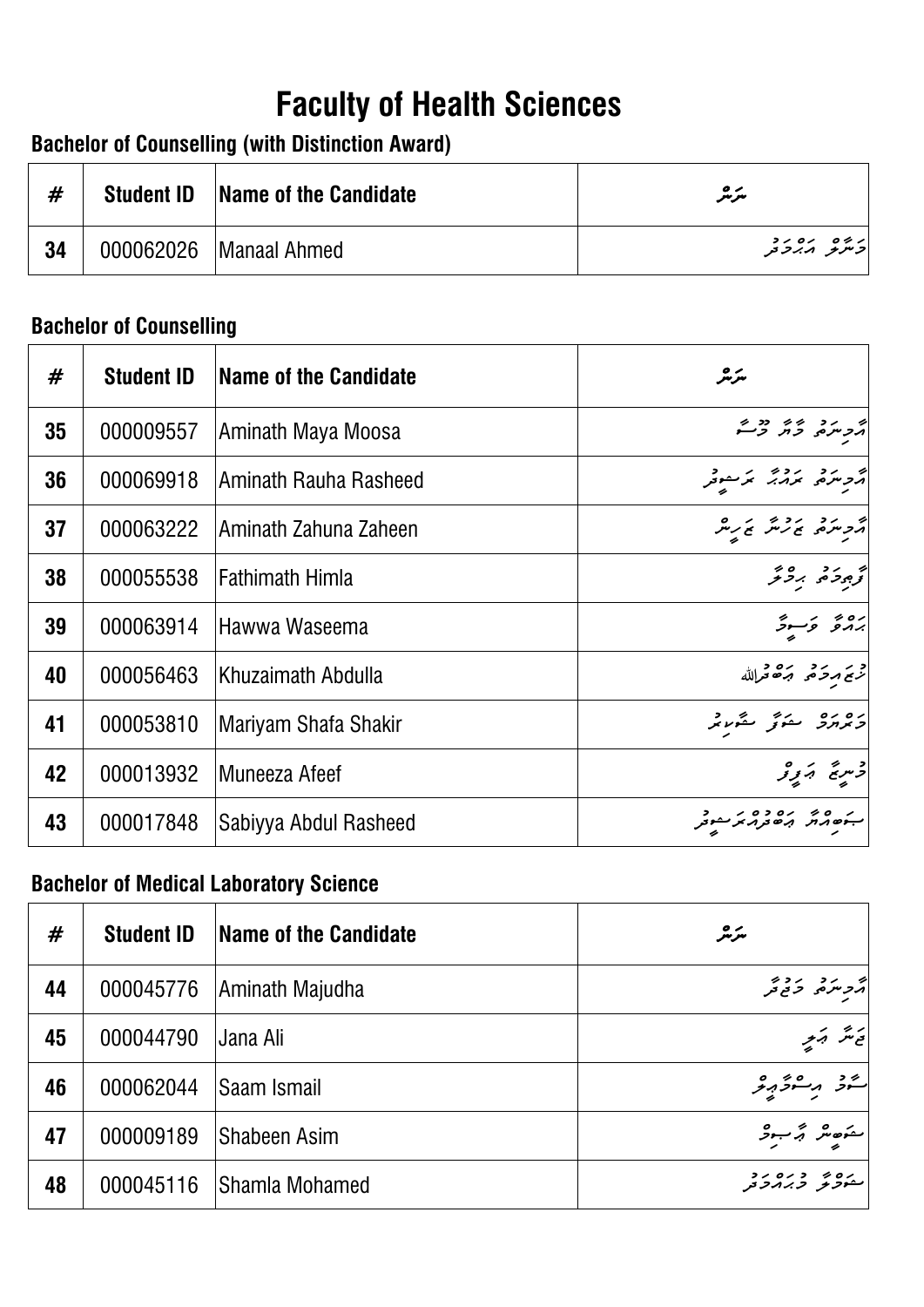# **Bachelor in Primary Health Care**

| #  | <b>Student ID</b>     | Name of the Candidate       | سرمر                                |
|----|-----------------------|-----------------------------|-------------------------------------|
| 49 | 000026432 Anoosha Ali |                             | په ده شمار کربی<br> په درستمار کربی |
| 50 |                       | 000013800   Khadeeja Hassan | تزمریح برکستر مر                    |
| 51 |                       | 000017936 Sameera Ahmed     | سکونگر برورو                        |

# **Bachelor of Psychology (with Distinction Award)**

| #  | <b>Student ID</b> | <b>Name of the Candidate</b>    | سرمر                            |
|----|-------------------|---------------------------------|---------------------------------|
| 52 |                   | 000068996   Aishath Sama Nazeer | أقهر منكوما التنجي مراجع        |
| 53 |                   | 000065675   Lubab Qubad         | د بر د بر د<br>  بر صد د تی صدر |

# **Bachelor of Psychology**

| #  | <b>Student ID</b> | <b>Name of the Candidate</b> | سرچر                                            |
|----|-------------------|------------------------------|-------------------------------------------------|
| 54 | 000064779         | Ahmed Sadin Hassan           | ۱۰۵ د محسن می بر کرده                           |
| 55 | 000063912         | Aishath Amaanee              | أقهر سنوهى أتركس                                |
| 56 | 000042145         | Aishath Hizzath Mohamed      | ام مشوه دره دره دد<br>ابه مشوه رمع ه دبرمرد     |
| 57 | 000063911         | Aishath Reesha               | أثبه سنوخر برستم                                |
| 58 | 000062315         | Aishath Sharufa              | أقهر منعقي منعمري                               |
| 59 | 000056172         | Aminath Shamha               | أتروسره منهوبر                                  |
| 60 | 000036920         | Athiyya Hassan               | پہرو برسور                                      |
| 61 | 000028631         | <b>Fathmath Mizufaa</b>      | أقرجوحه جامح                                    |
| 62 | 000036412         | <b>Mariyam Latheef</b>       | ده ده در ه                                      |
| 63 | 000056657         | Mariyam Nadha                | ره ره مردم<br>  <i>د بر بر</i> مر <sub>کز</sub> |
| 64 | 000030220         | Mariyam Shaifa               | دەرە ئىمەتم                                     |
| 65 | 000047146         | Mariyam Sobeeha              | ב זרוכ ה'ס"                                     |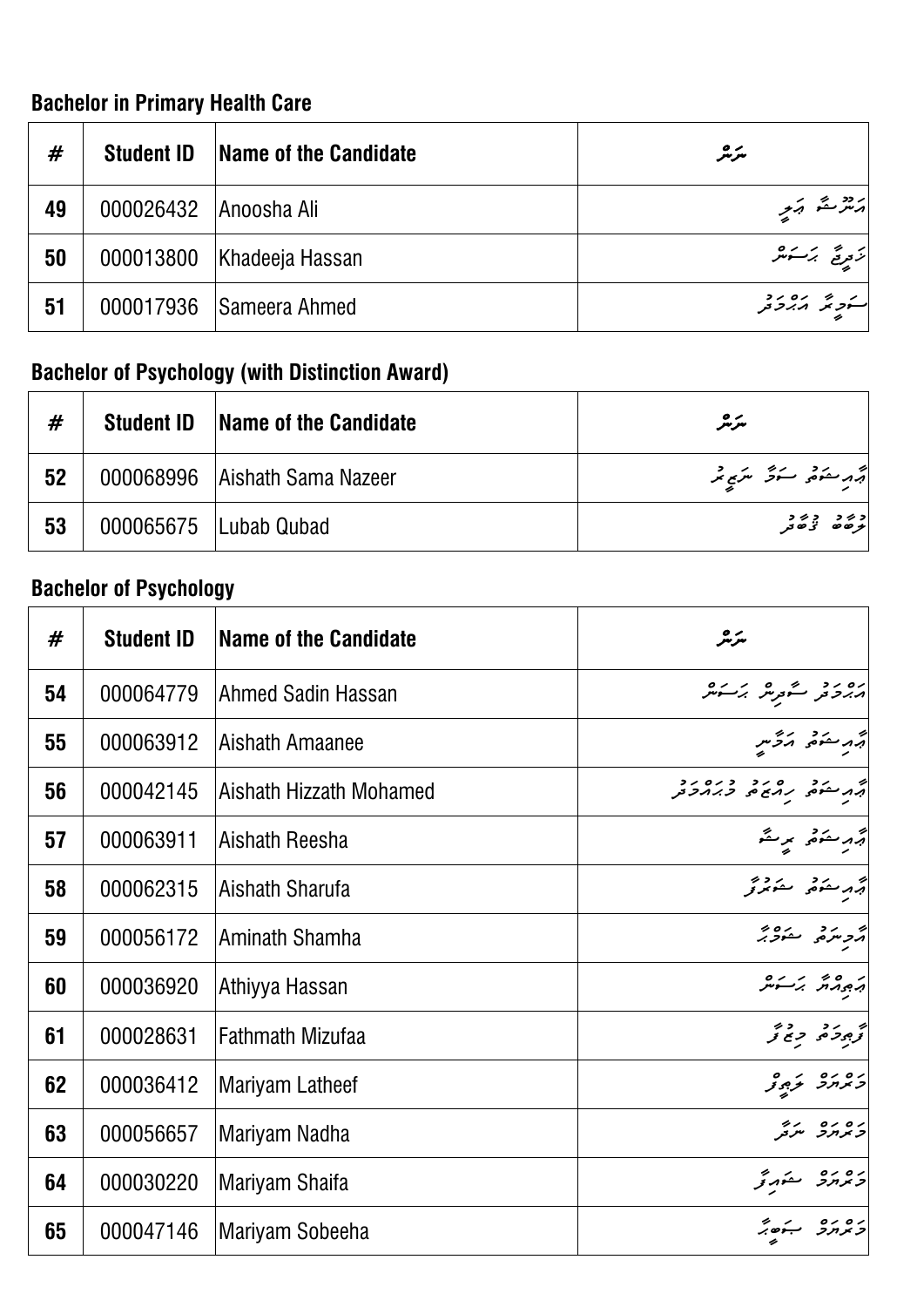| 66 | 000042344   Maudhoodha Mohamed | رودوے و رہ رو<br>  <i>ح بہ تر</i> تر ا <i>حر بہ ح</i> ر |
|----|--------------------------------|---------------------------------------------------------|
| 67 | 000057297   Shamau Rasheed     | مەنۇبە بۇسوتر                                           |
| 68 | 000069858   Vishaah Mohamed    | <mark>و څېړ وره رو</mark>                               |

# **School of Nursing**

# **Bachelor of Nursing (with Distinction Award)**

| #  | <b>Student ID</b> | <b>Name of the Candidate</b> | سرمر                                   |
|----|-------------------|------------------------------|----------------------------------------|
| 69 |                   | 000064030   Aminath Nafha    | اد برد ده د                            |
| 70 |                   | 000064032 Azma Mohamed       | ره د " د ره رد<br>  برج د " د بر بر تر |

### **Bachelor of Nursing**

| #  | <b>Student ID</b> | <b>Name of the Candidate</b> | سرمر                              |
|----|-------------------|------------------------------|-----------------------------------|
| 71 | 000042946         | Abdulla Viyam                | برة درالله حِ بَرْدَ              |
| 72 | 000058822         | Afa Abdulla                  | ابریز بره د<br>ابرتو برگاه مرالله |
| 73 | 000052883         | Afeefa Nizma                 | پروتر سرچ څر                      |
| 74 | 000030572         | Aishath Abdulla              | جرمر ستوضى وشرك فرالله            |
| 75 | 000064016         | Aishath Jaudha               |                                   |
| 76 | 000047232         | Aishath Nashfa               | أتهر منذه يترمقونمر               |
| 77 | 000008270         | Aishath Raeefa               | أتهر مفتحر بمرورتمر               |
| 78 | 000044764         | Aishath Rafa Saleem          | أثهر سنتمر متزكر سنورد            |
| 79 | 000052912         | Aishath Sakhiyya             | أبر مستوضى سترز والمجر            |
| 80 | 000021191         | Aishath Shazma               | أبهر متغفى متعج وحمج              |
| 81 | 000064006         | Aminath Hamna                | أترجره روير                       |
| 82 | 000002042         | <b>Aminath Nasir</b>         | أرد مرد مرجو                      |
| 83 | 000008136         | Aminath Sadhuna              | پر برد گروپر<br>مرحومت گروپر      |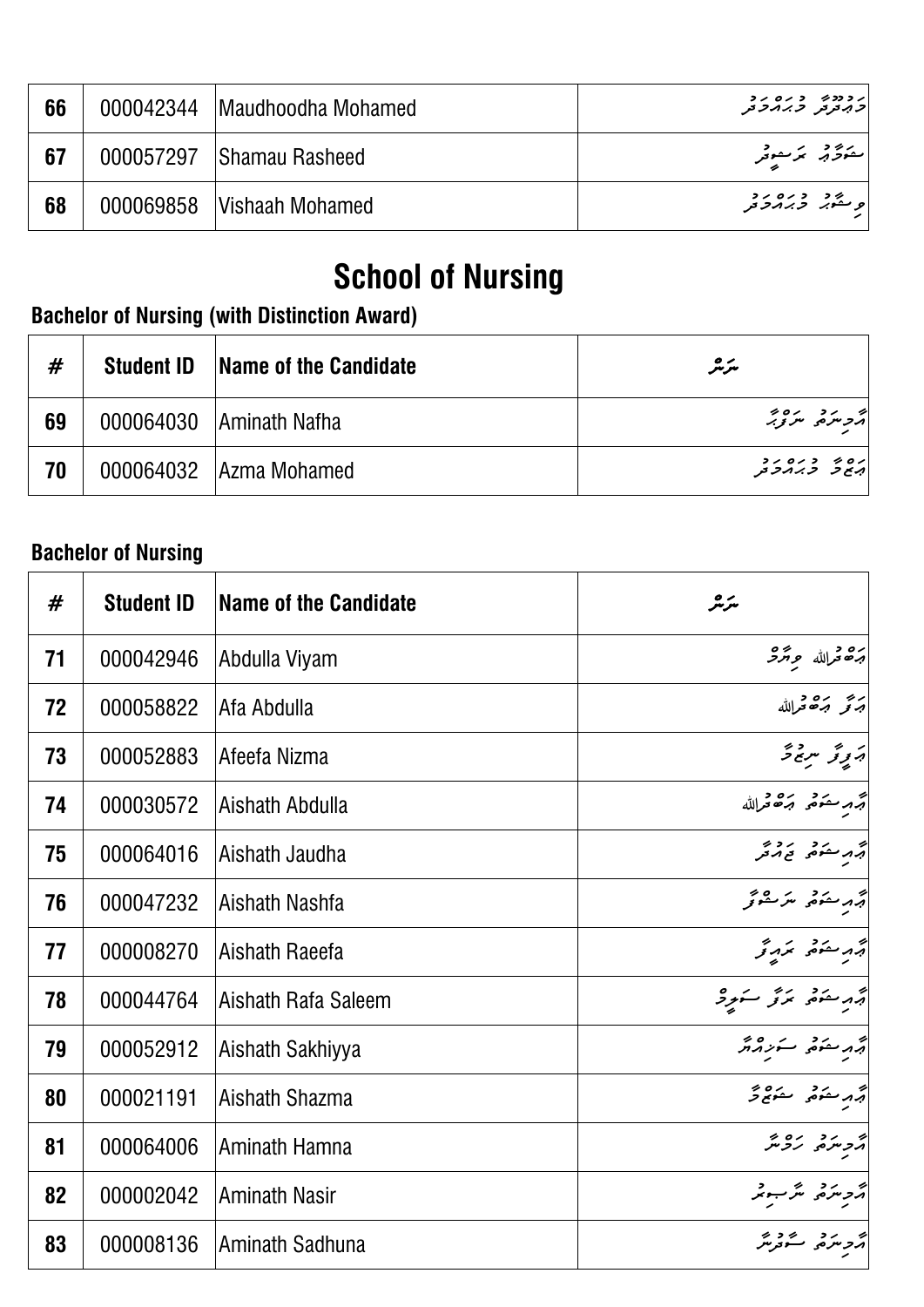| 84 | 000058796 | Aminath Thuhufa          | د سره و د و پر                      |
|----|-----------|--------------------------|-------------------------------------|
| 85 | 000032861 | Aminath Ziyaada          | أثر حرمز فلم يوسطر                  |
| 86 | 000047051 | Amra Ahmed               | ים ז' ים יב<br>הכית הייכת           |
| 87 | 000056200 | Anima Abdul Azeez        | په ده ده د ه ده<br>مسرد به مورد د ه |
| 88 | 000072812 | Azeeza Moosa             | أبهج فمح فرستم                      |
| 89 | 000026260 | <b>Fathimath Fazeela</b> | كوجوخا وتوسوتر                      |
| 90 | 000049408 | Fathimath Nas'ha         | تحجيج وتحرير من منتقبه              |
| 91 | 000045822 | Fathimath Safa           | كوجوحر حسبوتمر                      |
| 92 | 000044847 | <b>Fathimath Suha</b>    | تحريرو وديجر                        |

# **Bachelor of Nursing**

| #   | <b>Student ID</b> | Name of the Candidate      | سرمر                                                |
|-----|-------------------|----------------------------|-----------------------------------------------------|
| 93  | 000064035         | <b>Haleemath Huraasath</b> | بر رد دی رد                                         |
| 94  | 000058815         | Hasna Abdul Raheem         | י ס ש ים כס י ס<br>ג' <b>-י</b> י הס <i>בנו איג</i> |
| 95  | 000039576         | Hawwa Sameena              | برە ئەسكە يېڭر                                      |
| 96  | 000064023         | Inan Shadee                | ىرىترىش مىگ <sub>ە تېر</sub>                        |
| 97  | 000064327         | Khadeeja Hafiza            | ر په په په په<br>نزوغ برونځ                         |
| 98  | 000026298         | Latheefa Ibrahim           | ترجوتو مصررو                                        |
| 99  | 000064010         | Mariyam Aseela             | وبرارو بمسوئر                                       |
| 100 | 000064014         | Mariyam Malha              | ים ים ים זי<br><i>ב</i> אח <i>ר ב<del>נ</del>י</i>  |
| 101 | 000012743         | Mariyam Nahidha            | ره ره شرحه<br><i>د بر در</i> شررتمر                 |
| 102 | 000047986         | Mariyam Reemaa             | גם גם<br>כאחר אד                                    |
| 103 | 000064173         | Mariyam Samahaa            | ره ره بروء<br>وبوبرو سووبر                          |
| 104 | 000039823         | Rauza Ismail               | رە پە مەسور بەر                                     |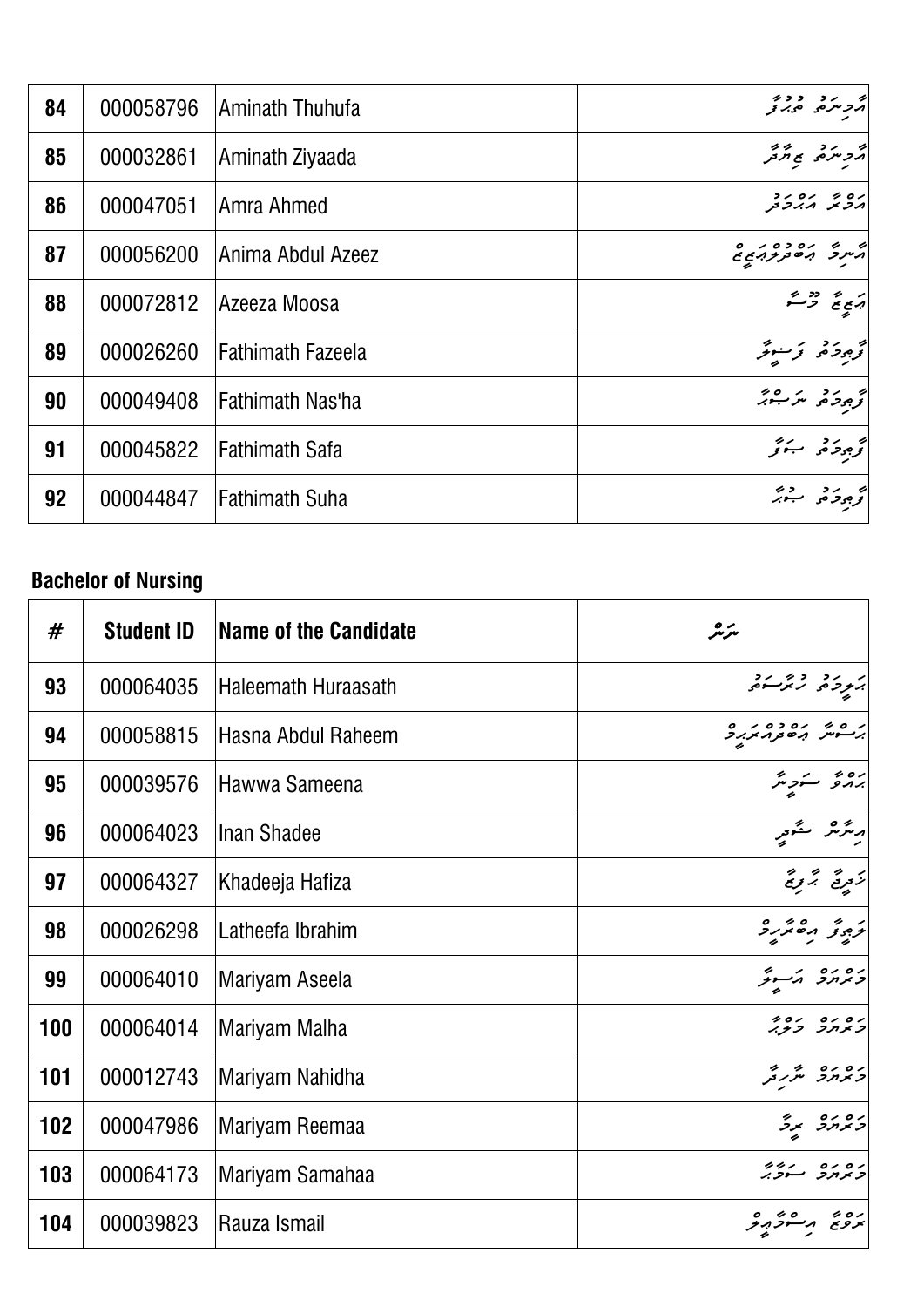| 105 | 000052631 | <b>Rindha Ahmed</b>            | برنتری مصرور<br>  برنتری مصر حر               |
|-----|-----------|--------------------------------|-----------------------------------------------|
| 106 |           | 000072855 Zileena Mohamed Didi | نج برنتر از دره رو<br>انج برنتر از جهاز جمهور |

# **Faculty of Arts**

# **Bachelor of Arts in English Language and Communication (with Distinction Award)**

| #   | <b>Student ID</b> | <b>Name of the Candidate</b> | سرچر              |
|-----|-------------------|------------------------------|-------------------|
| 107 |                   | 000068940 Shiman Habeeb      | سرد شرح مرکز در د |

### **Bachelor of Arts in English Language and Communication**

| #   | <b>Student ID</b> | Name of the Candidate    | سرمر                          |
|-----|-------------------|--------------------------|-------------------------------|
| 108 |                   | 000052786 Hawwa Ramziyya | ים זים סידי<br>ג'ורפ זרגבתיות |

#### **Bachelor of Arts in Journalism (with Distinction Award)**

| #   | <b>Student ID</b> | Name of the Candidate    | $\bullet\  \  \prime$<br>مىرىىر |
|-----|-------------------|--------------------------|---------------------------------|
| 109 |                   | 000048708   Mariyam Wafa | ره ره در و                      |

### **Bachelor of Arts in Journalism**

| #   | <b>Student ID</b> | Name of the Candidate          | سرمر                            |
|-----|-------------------|--------------------------------|---------------------------------|
| 110 |                   | 000059472   Mariyam Ifau Moosa | ן סים ניב נביי.<br>המחב הצה ביי |
| 111 |                   | 000048503   Wafeega Hamidh     | و د عمل د د                     |

### **Bachelor of Arts in Political Science & International Relations (with Distinction Award)**

| #   | <b>Student ID</b> | <b>Name of the Candidate</b> | سرمر                                |
|-----|-------------------|------------------------------|-------------------------------------|
| 112 |                   | 000068921 Ahmed Aalam        | ره ر د پر ره<br>  پر بر تر بر تر تر |